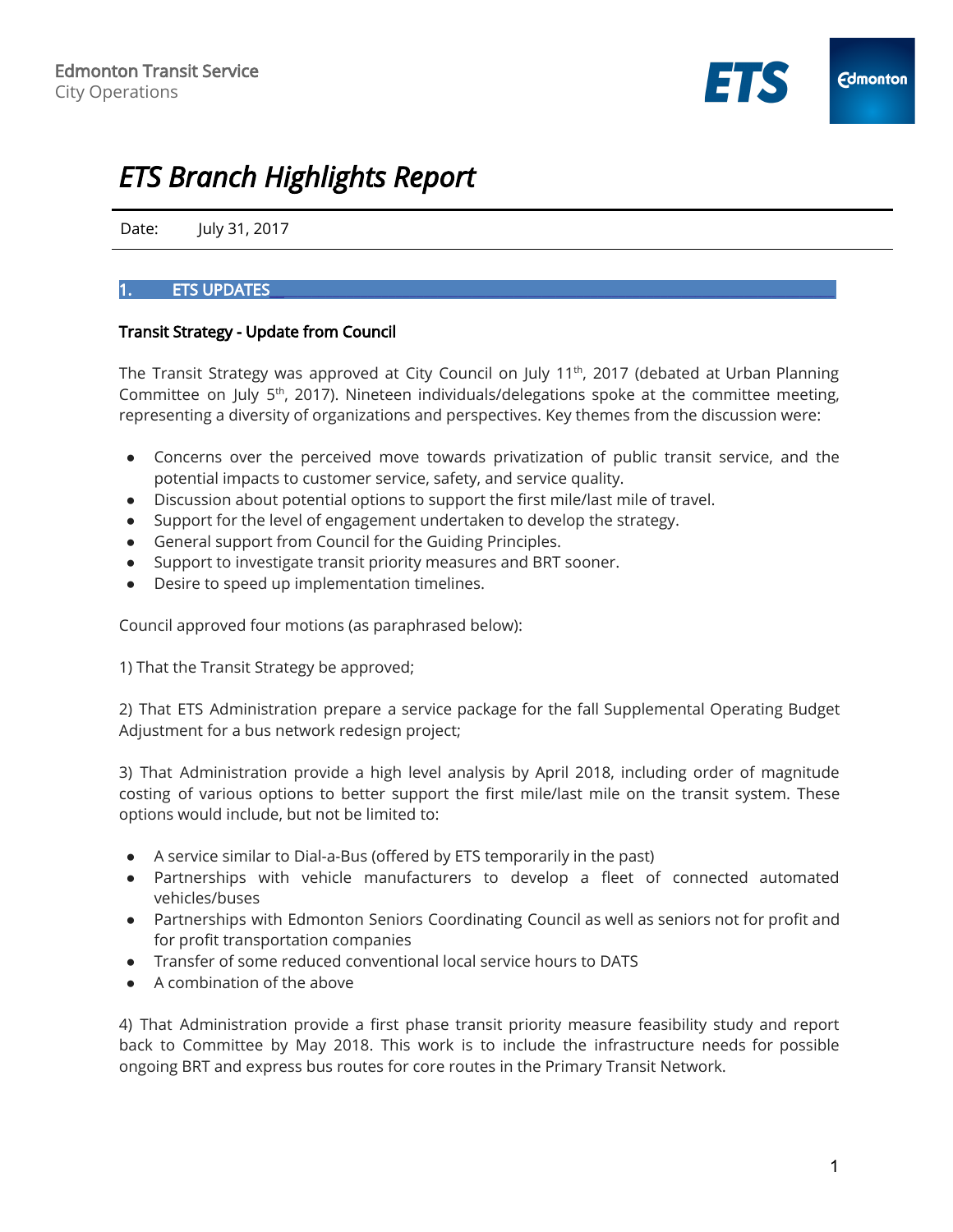### Re-allocation of Service

Beginning July 2, some Edmonton Transit Service (ETS) routes were reduced or changed in lower demand areas. Although these changes are expected to affect less than one per cent of riders, the City is reminding customers to check schedules carefully as over 70 routes were affected.

Some routes changed where or how far they go, and on some routes, an additional transfer may be required. While service times for a number of low-used routes were discontinued (e.g., late evening), some customers can use other transit routes to get to the same destination. Only six underused routes (42, 73, 96, 157, 316 and 338) were cancelled altogether. A full list of service changes is [online.](https://www.edmonton.ca/transportation/transit/Service_Reallocation.pdf)

The changes were made during the summer because many people are on vacation and schools are on break. The reduced service hours from the summer will be added back in the fall to routes that need adjustments to improve on-time performance.

#### Smart Fare Approval

On June 29, the City of Edmonton, on behalf of partners City of St. Albert and Strathcona County, signed an agreement with Vix Technologies Inc. to officially initiate the Regional Smart Fare System.

The contract with Vix Technology includes \$31.4M to design and build a Regional Smart Fare solution. Over the next year, Vix will work with Edmonton, St. Albert and Strathcona County on the design of the system. Pilot trials of the system are planned for 2019, with full system rollout anticipated in 2020. Vix Technology was also awarded the contract to operate and maintain the system for a twelve year period after full implementation. This includes the setup and operation of a call centre to handle Smart Fare customer inquiries for all three municipalities, as well as the deployment of a network of retailers across the region to create and refill Smart Fare accounts.

Also in June, the City Councils for Edmonton, St. Albert and Strathcona County considered and approved requests for additional project funding, increasing the overall Smart Fare project budget from approximately \$42 million to \$51.1 million. Budget increases are associated primarily with changes in exchange rates, project scheduling and the addition of program management expertise.

#### Second Round of PTIF

- The Federal government has announced in the last few weeks that it will begin negotiating bilateral agreements with the provinces for PTIF funding.
- Alberta expects to get just over \$2 Billion in funding. Funding is being distributed based on a combination of ridership and population (with with a higher weighting on ridership). Early estimates project that Edmonton's share of funding would be in the range of \$850 million.
- More information is available [here.](http://www.infrastructure.gc.ca/plan/letters-lettres/pt-ab-eng.html)

#### Electric Bus Contract

The City of Edmonton's Electric Bus NRFP was posted to the Alberta Purchasing Connection (APC) on June 30th at 4 PM/MDT. The City expects to award an electric bus contract by the end of the year, with electric buses delivered by mid-2018 to begin the system testing.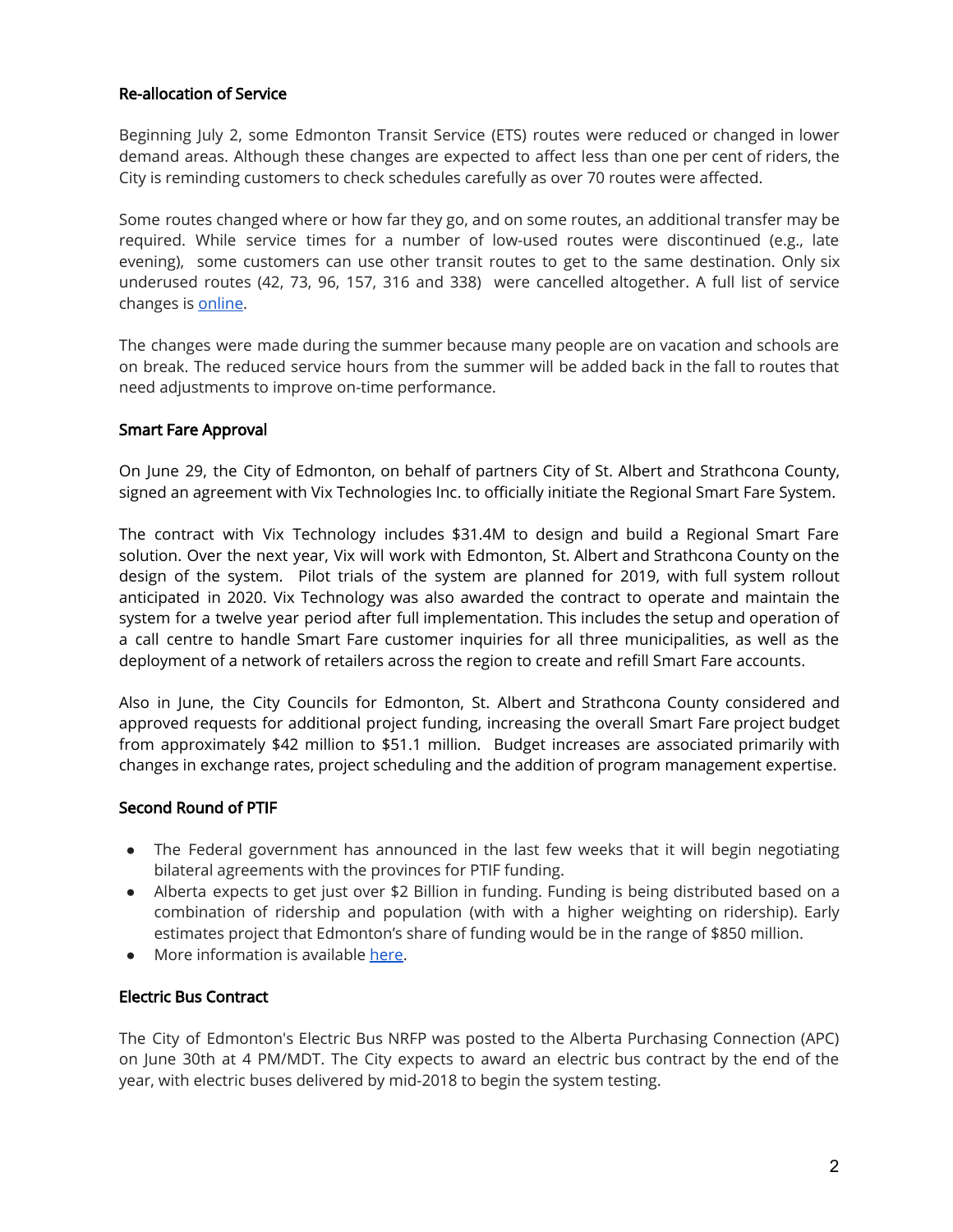## Additional Highlights

- **DATS Fare Parity** 
	- Effective September 1, 2017, all ETS fare products will be honoured on DATS. This includes seniors passes and the new Ride Transit pass (replaces the former AISH pass), which is \$35 per month after subsidy for eligible low income adults and youth . Acceptance of all ETS fare products on DATS ensures clients have access to all Edmonton transit services at a consistent rate.
	- In addition, DATS clients who have a CNIB card will be able to ride DATS (and all other Canadian municipal transit systems) at no additional charge, starting September 1, 2017.

#### **Staff Relocation for Consolidated Edmonton Service Centre**

- The Edmonton Service Centre processed 21,931 customer transactions during the month of June, or about 1000 transactions per day:
	- 5,094 for taxation,
	- 3,561 for ETS fare products,
	- 5,925 for ISC permits and licenses, and
	- 3,234 for other ISC services.
- In addition, other departments processed:
	- 1,465 for Building
	- 2,474 for Development, and
	- 178 for Drainage.

#### **ETS Passenger Safety Awareness Campaign**

○ ETS is running a *Let's Keep Each Other Safe* campaign from July 31-September 25 to ensure riders are fully aware of all their safety and security options. It focuses on having riders support one another, especially the more vulnerable groups. The campaign supports the



City's commitment to the UN Women Safe Cities and Safe Public Spaces Initiative, as well as the Council Initiative on [Gender-Based](https://www.edmonton.ca/city_government/initiatives_innovation/about-gender-based-violence.aspx) Violence and Sexual Assault Prevention.

| Service             | Volume<br>in June | <b>Target</b><br>Service Level % | Actual<br>Service Level % | Average Wait in<br>minutes |
|---------------------|-------------------|----------------------------------|---------------------------|----------------------------|
| Counter<br>Services | 11,603            | 80% less than 15 mins            | 75%                       | 10:50                      |
| Payment<br>Counter  | 10,328            | 80% less than 4 mins             | 72%                       | 6:00                       |

- The Paint the Rails: [Reconciliation](https://drive.google.com/file/d/0B2WC0ntnIie2YnNLbWZLdjFJM2x2V28tR084ZzdOSWxORE40/view) Project is part of the Canada 150 Legacy projects. The [locations](https://drive.google.com/file/d/0B2WC0ntnIie2N1hGcGZQb09EZXRIZy1nclI3TDlsSlhHdFdv/view?usp=sharing) for the art installations have been selected.
- A Task Force has approved MOU (Edmonton Metro Region Commuter Service) to be presented to both Councils for approval in September.